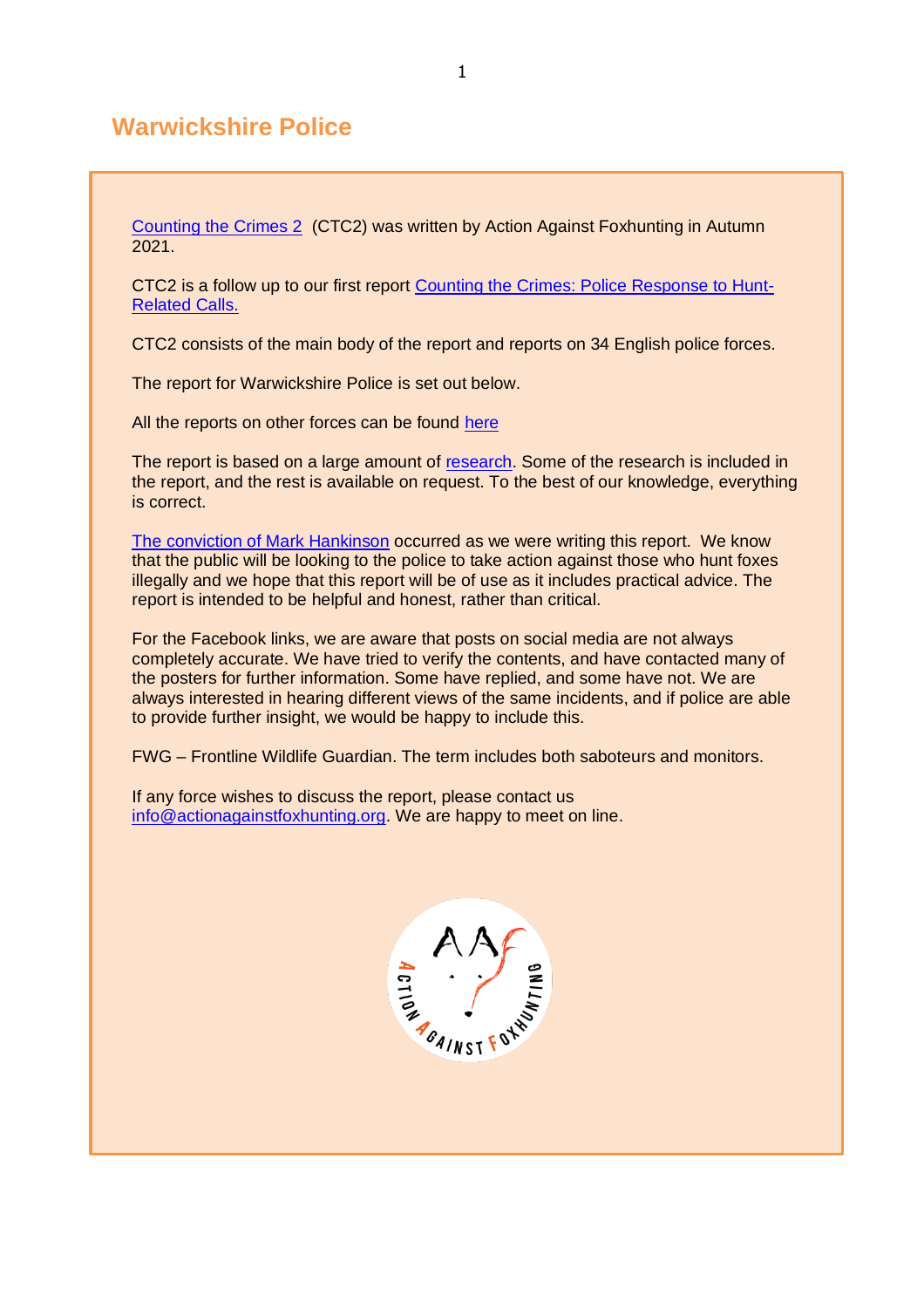### **How did the force respond to CTC?**

- One email
- ✓ Exchange of emails
- ✓ Meeting
- No response at all

#### **For Email response - was the response detailed?**

- ✓ Yes
- $-$  No

#### **How useful was the response?**



### **Why have you given this rating?**

While it did not answer all of the questions posed in CTC, it did give a very clear overview of what was going on in Warwickshire. It also gave details about the steps the force had already taken to improve its response to hunt related incidents, and the steps it plans to take in the future.

#### **Were there follow up emails and did the force reply?**

- ✓ Yes
- No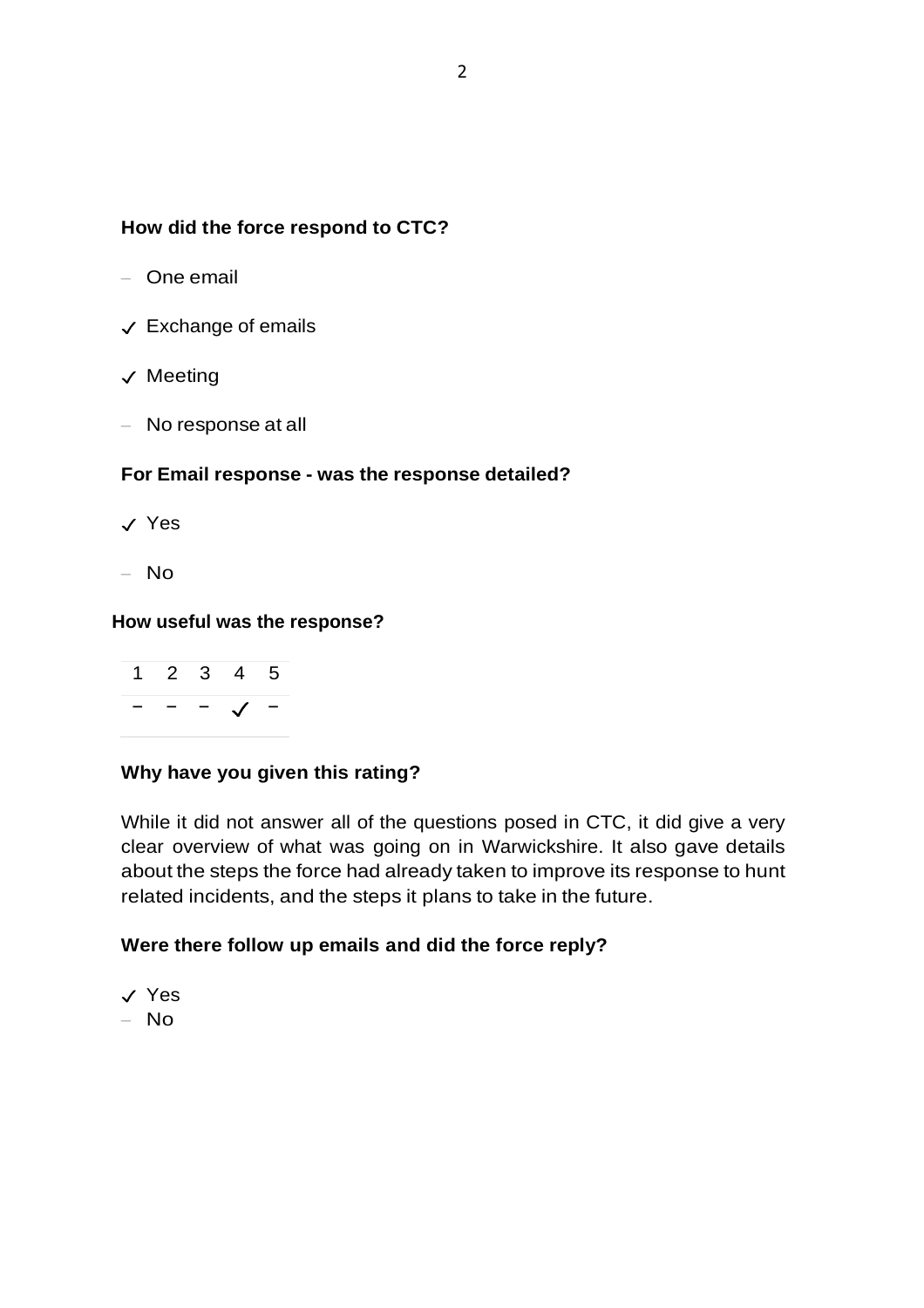### **For the forces who met with us, how useful was the meeting?**

|  | 2 3 | 4. | 5 |
|--|-----|----|---|
|  |     |    |   |

#### **Why have you given this response?**

Warwickshire's Rural Crime Team was set up in 2019. Because it is relatively new, they have already been examining how they go about things and set about improving. They were also very keen to share their plans with us. In particular, this force was making organisational improvements. They have developed the post of "Rural crime co-ordinator" - to record and crossreference all wildlife and rural offences. In our opinion, this is an essential first step to tackling illegal foxhunting, which is non-recordable, so records are not generally kept.

#### **How willing was this force to take on board what we said?**

1 2 3 4 5 − − − − ✓

#### **Why have you given this response?**

The Inspector for Rural Crime was very keen to talk to AAF. She is eager to build bridges between Warwickshire Police and FWGs as she is aware that it is FWGs that hold primary evidence, without which investigations will not take place.

She said on several occasions that they are keen to continue to improve the policing of wildlife crime including fox hunting. Following points raised in CTC, they had already set up a system "where any offences under the Hunting Act can be recorded on our crime recording system as non-notifiable incident, which allows for an auditable trail and a secure location to record the investigations to them".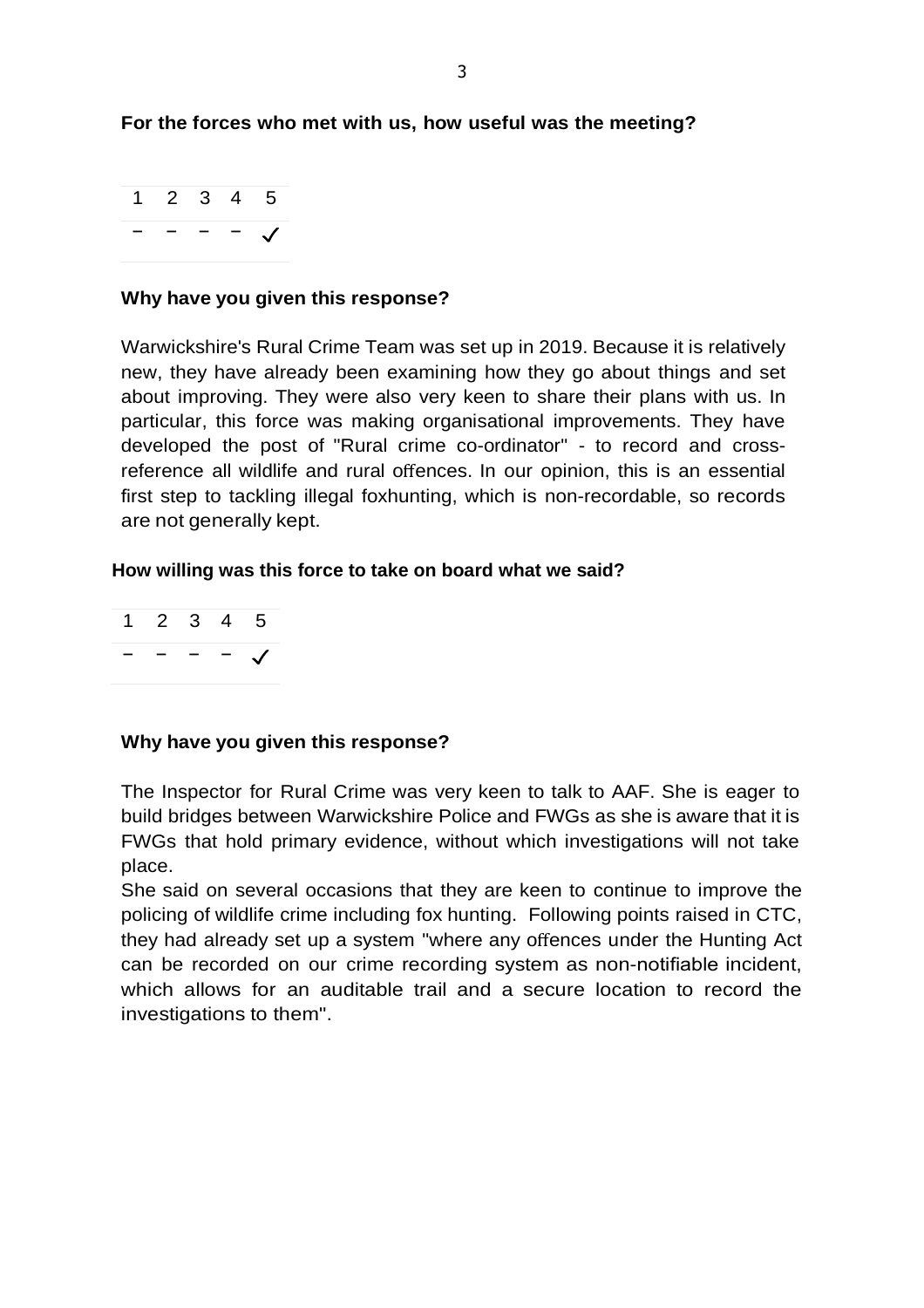**Has this force taken any actual steps to improve their relationship with FWGs?**

- ✓ Yes
- No
- Other

#### **What steps have they taken?**

Warwickshire Police met with AAF in the hope that we will be able to encourage other anti-hunting groups to open and maintain arelationship with them.

## **Does this force have an aide memoire or any guide to policing illegal hunting?**

✓ Yes – No

### **What do you think of the guide/aide memoire?**

|                          | 1 2 3 4 5    |  |
|--------------------------|--------------|--|
| $\overline{\phantom{0}}$ | $ \sqrt{}$ - |  |

### **Why have you given this response?**

Warwickshire officers have access to an app which they have on their phones. This app gives information and advice about illegal foxhunting. We didn't see the app though, so can't comment on how good it is. That said, if an FWG is talking to a Warwickshire officer about illegal foxhunting, they could ask the officer to look at the app.

### **How well trained are the police in this force?**

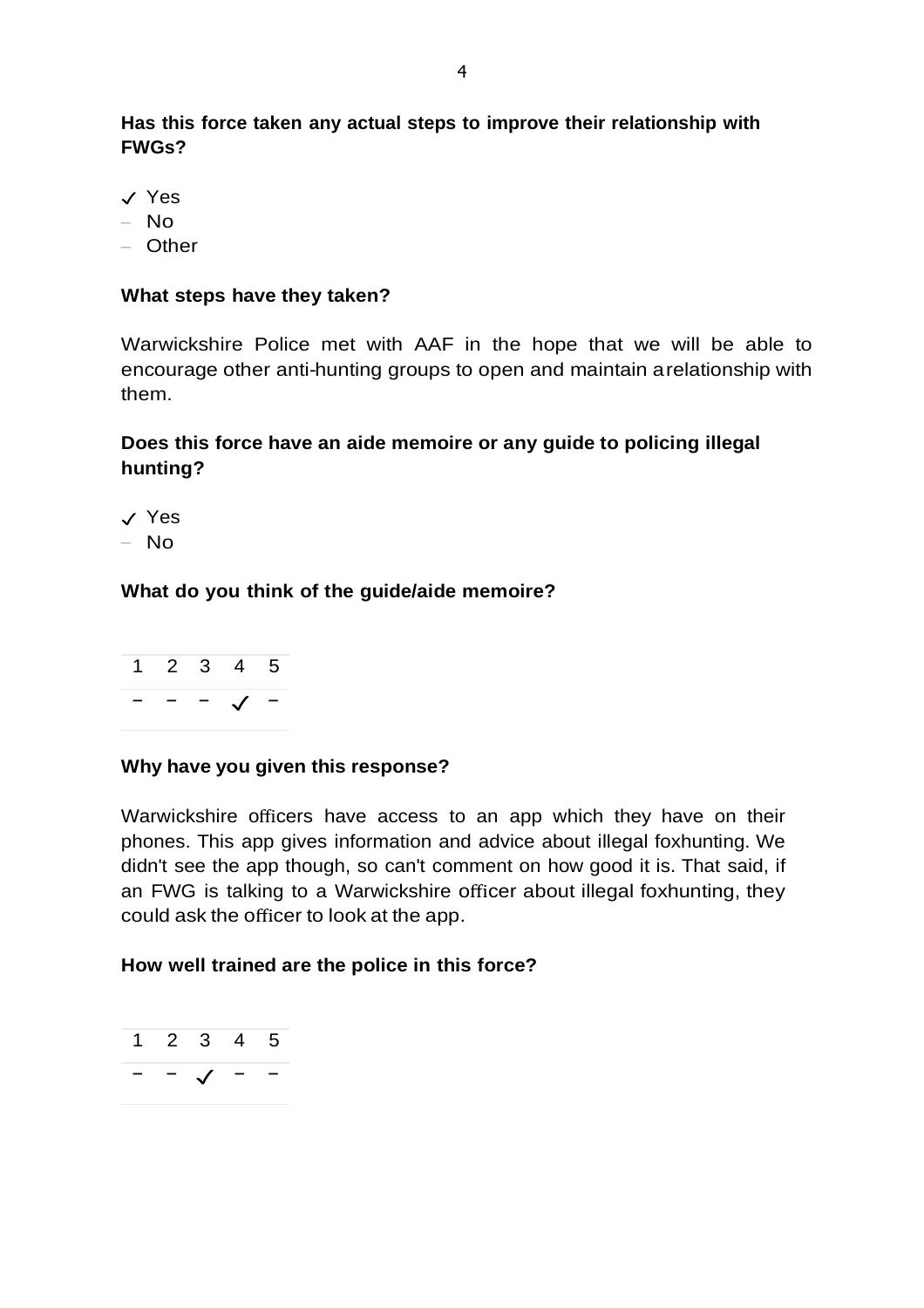#### **Why have you given this response?**

21 Officers are trained on wildlife crime. Also, new student officers are receiving training.

### **FOR ALL FORCES - how do you rate THIS forces behaviour in the field with regard to illegal foxhunting and incidents involvingFWGs?**

- Always appear biased
- Usually appear biased
- ✓ Sometimes appear biased
- Rarely appear biased
- Never appear biased

#### **Why have you given this response?**

Up until recently there has been criticism. It doesn't help that the PCC is known to be pro hunt and that an ex Chief Superintendent is a supporter of the Warwickshire hunt. Also this is a quote from a not particularly radical FWG "My personal opinion is that the police have been told from somewhere 'high up' to leave illegal hunting alone. They will, as you know, if they can get away with it let these truly awful hunt supporters get away with almost any bad behaviour finding every excuse not to do". Despite this the force has made radical changes since October 2019, the new Inspector for Rural Crime has transferred from a city post and has no rural links at all. Not being able to get hold of credible evidence often makes it impossible to go forward with investigations/prosecutions. Not being able to prosecute creates the impression of being biased. It's a vicious circle.

There are only a few hit reports that mention the police. One local anti-hunting group reports "every single incident" to the police, but they believe that "It's so corrupt, but we keep on trying".

**Looking at the response to our FOI asking about police systems and organisation with regard to foxhunting, how do you rate their ability to take action on illegal foxhunting?**

$$
\begin{array}{ccccccccc}\n1 & 2 & 3 & 4 & 5 \\
& - & - & - & \checkmark\n\end{array}
$$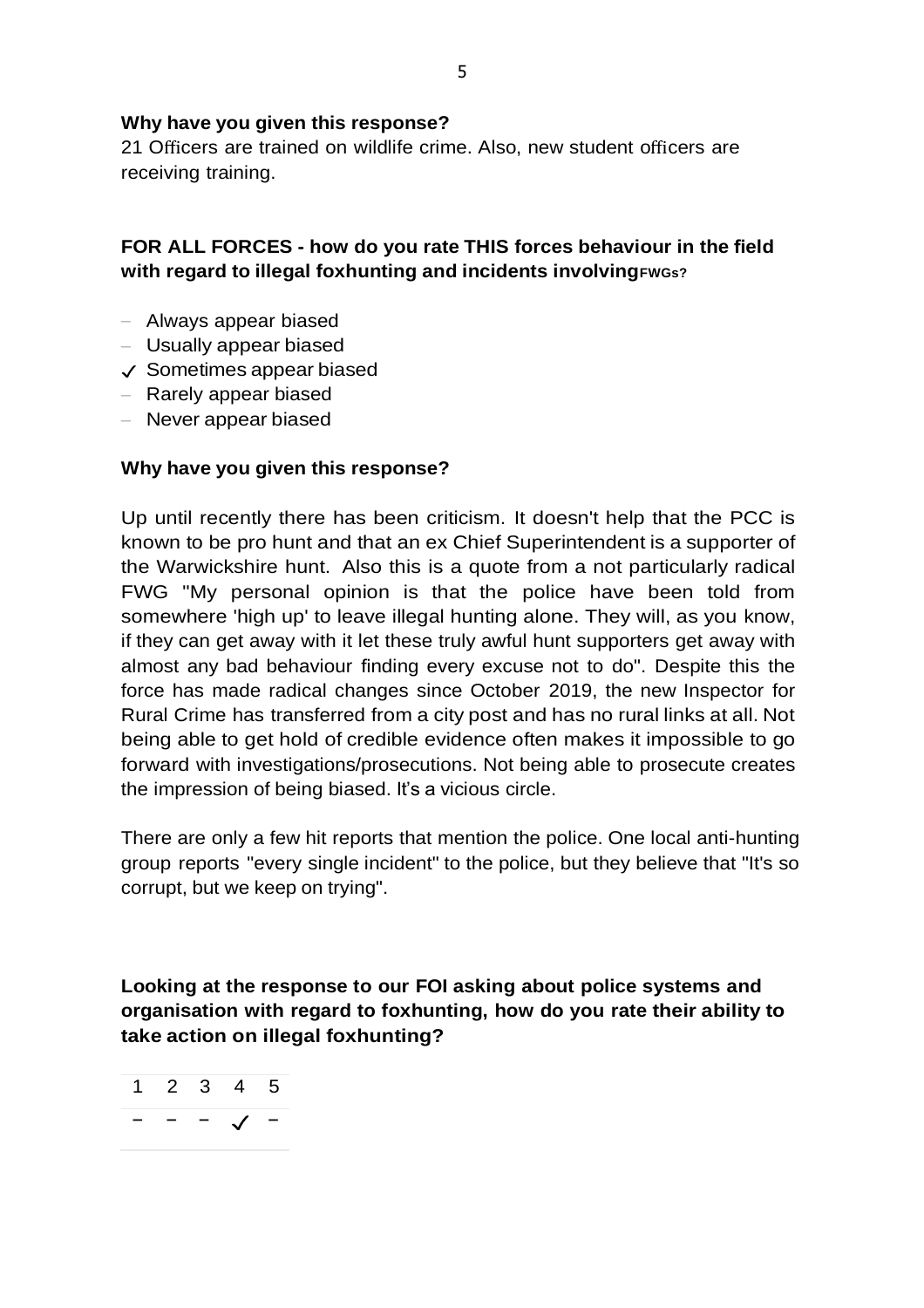#### **Why have you given this rating?**

Warwickshire Police do appear capable of taking action, given their procedures, organisation, training and willingness. However, they need the support of the FWGs to take it forward effectively.

**Do you think the force focuses too heavily on public order as opposed to dealing with illegal foxhunting?**

– Yes

– No

✓ Other

#### **Why have you given this response?**

In the past this appears to have been the case. Time will tell with the new set up.

#### **Overall, how do you rate this force?**

**Take into account willingness to engage with AAF, willingness to engage with FWGs, actions in the field etc.**



Promising. Have done more than any other force with systems etc. Mention of hunting with dogs on website.

**Looking at the response to our FOI asking about police systems and organisation with regard to foxhunting, how do you rate their ability to take action on illegal foxhunting?**

1 2 3 4 5 − − − ✓ −

### **Why have you given this rating?**

New team, new training, new systems all have the potential to improve matters.